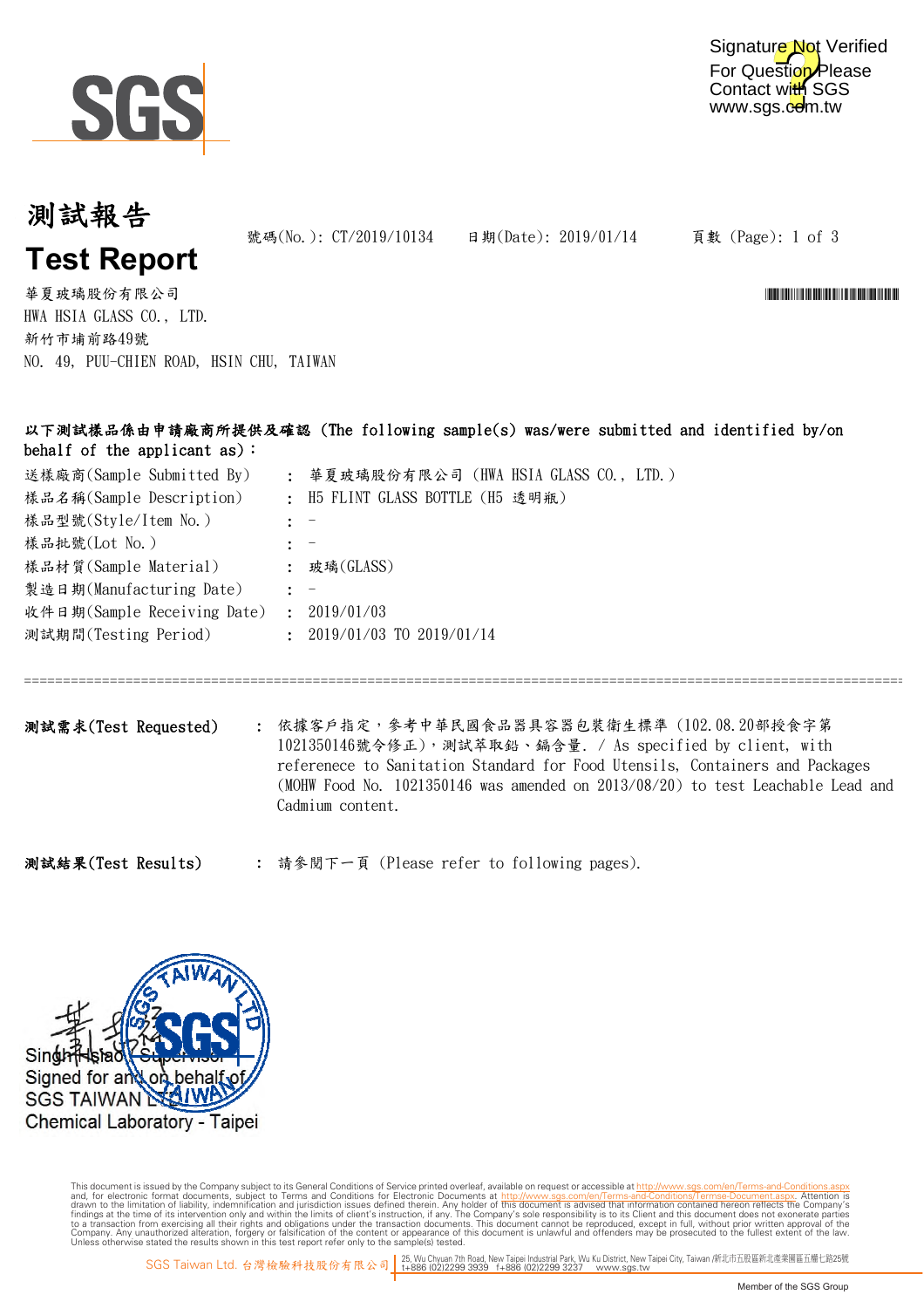

## 測試報告 **Test Report**

號碼(No.): CT/2019/10134 日期(Date): 2019/01/14

頁數 (Page): 2 of 3

華夏玻璃股份有限公司 \*CT/2019/10124\* \*CT/2019/10124\* \*CT/2019/10124\* \*CT/2019/10124\* \*CT/2019/10134\* \*CT/2019/10134\* \*CT/2019 HWA HSIA GLASS CO., LTD. 新竹市埔前路49號 NO. 49, PUU-CHIEN ROAD, HSIN CHU, TAIWAN

#### 測試結果 (Test Results)

測試部位(PART NAME) No.1 : 透明玻璃瓶 (與食物接觸面) (TRANSPARENT GLASS BOTTLE (FOOD CONTACT SIDE))

| 测試項目<br>Test Item $(s)$                     | 單位<br>$(\text{Unit})$ | 测試方法<br>(Method)                                                                                                                                                                                                                                                                                                                                    | 定量<br>極限<br>(L0Q) | 結果<br>(Result)<br>No.1 | 限值<br>(Limit) |
|---------------------------------------------|-----------------------|-----------------------------------------------------------------------------------------------------------------------------------------------------------------------------------------------------------------------------------------------------------------------------------------------------------------------------------------------------|-------------------|------------------------|---------------|
| 鉛 / Lead                                    | ppm                   | 依據食品器具、容器、包裝檢驗方法-玻璃、陶<br>瓷器、施琺瑯之檢驗(MOHWU0009.03, 105年8月4<br>日部授食字第1051901371號公告),以感應耦合<br>電漿原子發射光譜儀分析. / According to<br>Sanitation Standard for Food Utensils,<br>containers and Packages - Glass, Porcelain<br>and Enameled Products (MOHWU0009.03, MOHW<br>Food No. 1051901371 announced, August 4,<br>2016), Analysis was performed by ICP-AES. | 0.05              | n. d.                  | 5             |
|                                             | ppm                   |                                                                                                                                                                                                                                                                                                                                                     | 0.05              | n. d.                  | 5             |
|                                             | ppm                   |                                                                                                                                                                                                                                                                                                                                                     | 0.05              | n. d.                  | 5             |
|                                             | ppm                   |                                                                                                                                                                                                                                                                                                                                                     | 0.05              | n. d.                  | 5             |
|                                             | ppm                   |                                                                                                                                                                                                                                                                                                                                                     | 0.05              | n. d.                  | 5             |
|                                             | ppm                   |                                                                                                                                                                                                                                                                                                                                                     | 0.05              | n. d.                  | 5             |
| 鍢<br>Cadmium                                | ppm                   |                                                                                                                                                                                                                                                                                                                                                     | 0.01              | n. d.                  | 0.5           |
|                                             | ppm                   |                                                                                                                                                                                                                                                                                                                                                     | 0.01              | n. d.                  | 0.5           |
|                                             | ppm                   |                                                                                                                                                                                                                                                                                                                                                     | 0.01              | n. d.                  | 0.5           |
|                                             | ppm                   |                                                                                                                                                                                                                                                                                                                                                     | 0.01              | n. d.                  | 0.5           |
|                                             | ppm                   |                                                                                                                                                                                                                                                                                                                                                     | 0.01              | n. d.                  | 0.5           |
|                                             | ppm                   |                                                                                                                                                                                                                                                                                                                                                     | 0.01              | n. d.                  | 0.5           |
| 4%醋酸用量 / Volume of 4% Acetic acid used (ml) |                       |                                                                                                                                                                                                                                                                                                                                                     |                   |                        |               |

#### 備註(Note):

- 1. LOQ = Limit of Quantification (定量極限)
- 2. n.d. = Not Detected = less than LOQ (未檢出)
- 3. "-" = Not Regulated (無規格值)
- 4. 測試報告僅就委託者之委託事項提供測試結果,不對產品合法性做判斷。(The test report merely reflects the test results of the consigned matters of the client and is not a certification of the legitimacy of the related products.)

This document is issued by the Company subject to Terms and Conditions of Service printed overleaf, available on request or accessible at th<u>ttp://www.sgs.com/en/Terms-and-Conditions/Termse-Document as apx</u><br>and, for electr